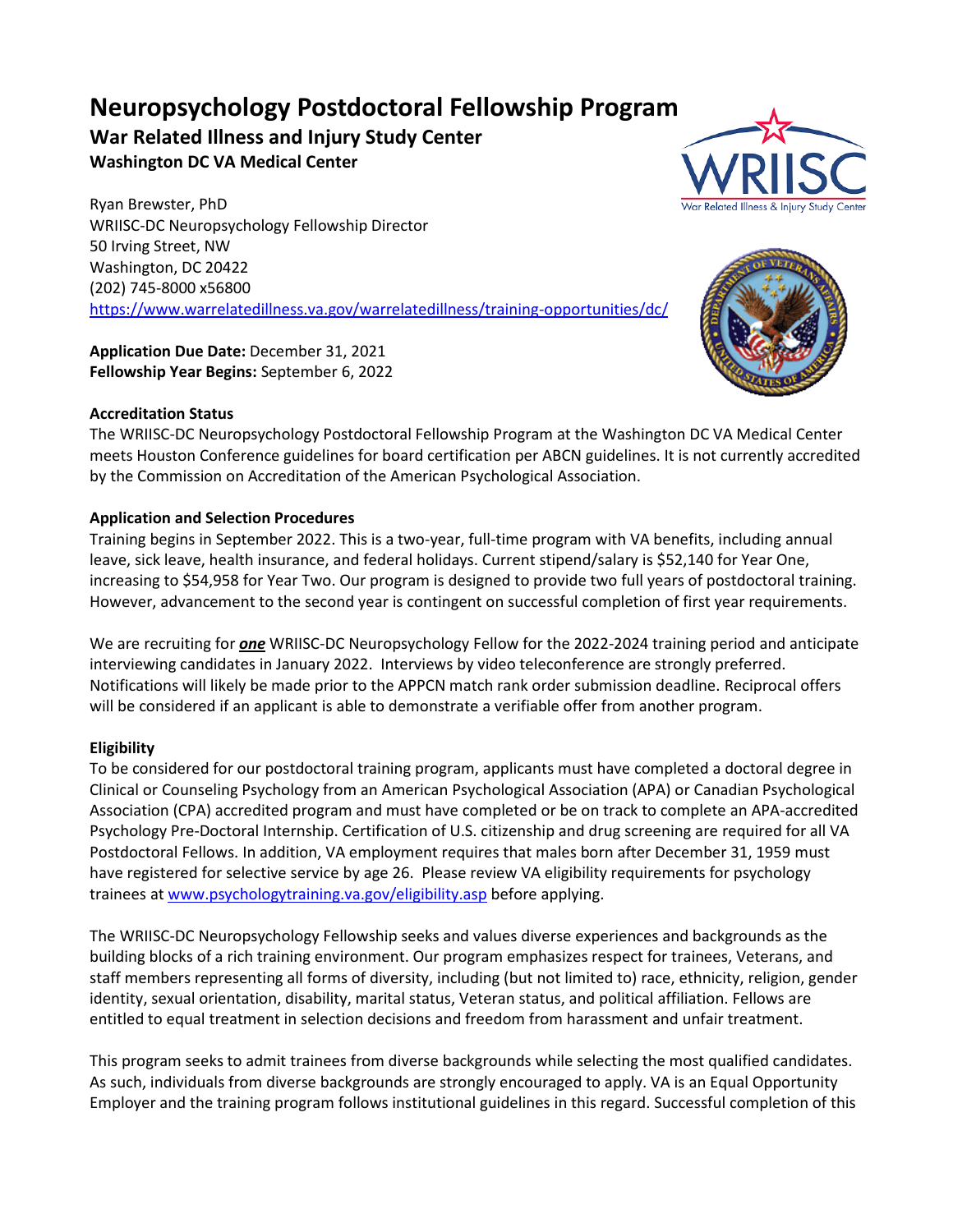program meets postdoctoral supervised practice requirements for licensure by the Washington DC Board of Psychology.

## **Application Materials**

Please submit the following materials in electronic format to Dr. Brewster through the APPA CAS Postdoc Online Application:

- 1. A cover letter that describes:
	- a. Your background, current professional interests, and training goals
	- b. Specific reasons you are interested in training at the WRIISC-DC
	- c. Experience with neuropsychological assessment, diagnosis, and treatment, including settings you have worked in and patient populations you have worked with
	- d. Research experience and aspirations. What questions would you like to try to answer?
	- e. Strengths and weaknesses in clinical and research work
- 2. Curriculum vitae
- 3. Three letters of recommendation from faculty members or clinical supervisors who are familiar with your clinical work and research experience. Letters should be submitted directly from writers.
- 4. Graduate transcripts
- 5. Two recent neuropsychological assessment reports. Please de-identify samples according to HIPAA standards
- 6. One research work sample (e.g., a first-author published article, chapter, or presentation)
- 7. A letter from your Dissertation Chair or Director of Clinical Training (DCT) specifying the expected date that you will complete requirements necessary to complete your degree (e.g., successfully defend your dissertation and complete your clinical internship). If a Chair or DCT is able to provide a reccomendation in this letter, this may be included as one of the three required.

Application materials must be submitted in the APPA CAS portal by *December 31st, 2021 at 11:59pm EST.*

Please contact Ryan Brewster, PhD, WRIISC-DC Neuropsychology Fellowship Director, via electronic mail at [Ryan.Brewster@va.gov](mailto:Ryan.Brewster@va.gov) with any questions about the application process.

## **Training Setting**



The WRIISC-DC is housed within the Washington DC VA Medical Center, a 205-bed hospital that provides care to more than 78,000 Veterans on an outpatient basis. There is a nursing home (the Community Living Center, or CLC) located on-site. In addition, the medical center has 5 satellite outpatient clinics (CBOCs) located in Charlotte Hall, MD, northeast Washington, DC (the Community Resource and Referral Center, or CRRC), Fort Belvoir, VA, southeast Washington, DC, and Prince George's County, MD.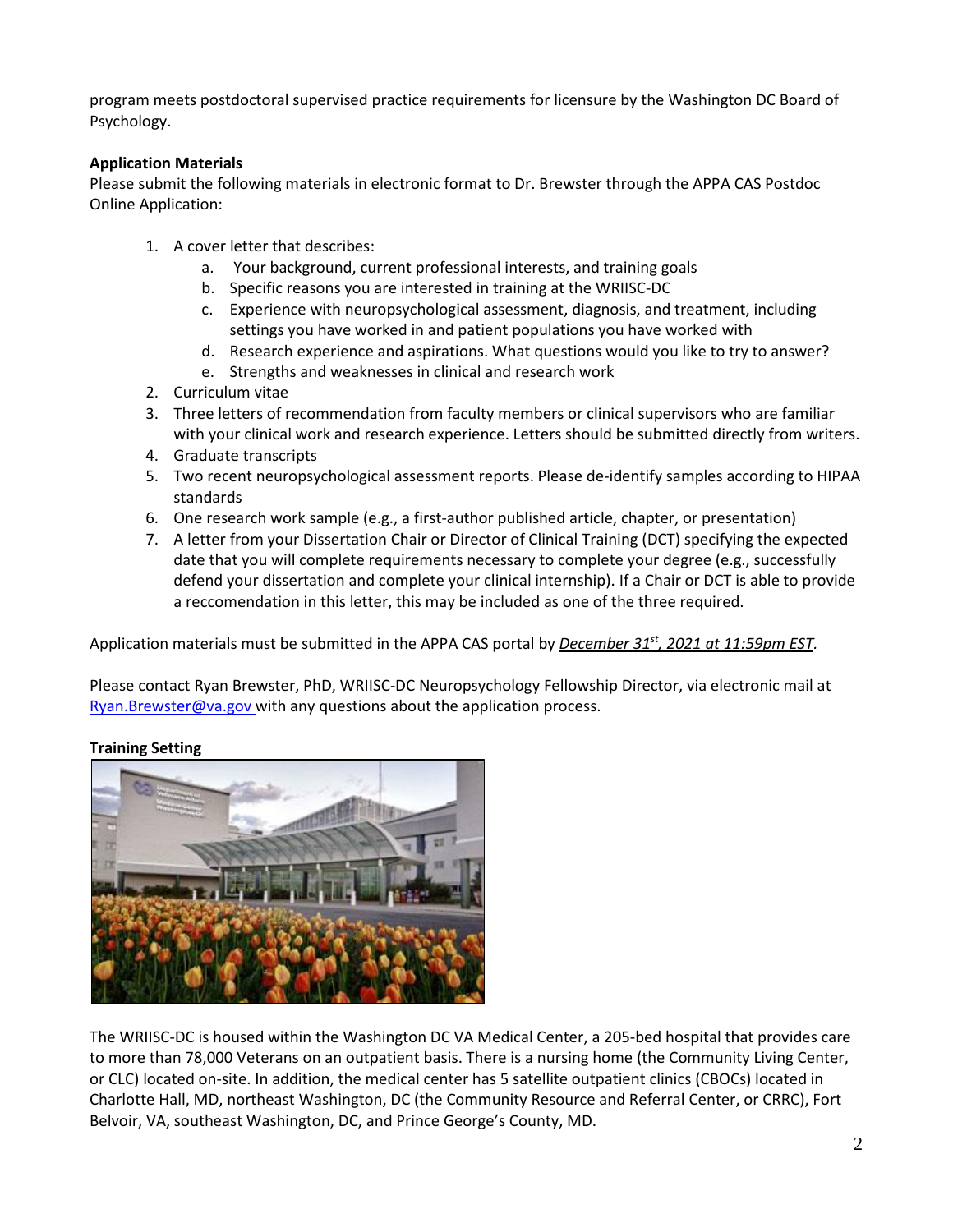The DC VAMC is located in the heart of the District of Columbia, approximately 3 miles from the US Capitol, 4 miles from the White House, and in close proximity to a number of other medical centers (e.g., MedStar National Rehabilitation Hospital and Children's National Hospital). Washington, DC is a vibrant, diverse city with many charming neighborhoods, exciting cultural opportunities (including the Smithsonian museums, which offer free admission), extensive and excellent dining and nightlife options, a comprehensive public transportation system, sports arenas, beautiful parks, and trails providing access to outdoor recreational activities.

## **Training Model and Program Philosophy**

The WRIISC is a national program that provides a second opinion for Veterans with war-related illnesses and injuries that remain unexplained after examinations by local VA medical centers. Three WRIISC centers, located in Washington, DC, East Orange, NJ, and Palo Alto, CA, were established to address these complex cases. Veterans from the southeastern US are referred to the WRIISC-DC, where they receive comprehensive interdisciplinary evaluations tailored to their medical concerns. Diagnoses are made when possible, and recommendations for management of the Veteran's concerns are given to the Veteran and their referring medical center. The WRIISC-DC team includes clinical (e.g., integrative medicine, occupational medicine, neurology, nutrition, deployment health, neuropsychology, social work, environmental exposure, and health coaching) and research (e.g., neuroscience, exercise physiology, neuroimaging, and cognitive science) staff. Fellows that join our interdisciplinary team have the opportunity to directly assist our unique population.

The WRIISC-DC Neuropsychology Fellowship provides clinical (approximately 50% of weekly responsibilities), research, and educational outreach training. Fellows can expect to develop advanced skills in neuropsychological assessment (including teleneuropsychology) and consultation with a medically-complex population. Trainees have access to a repository of cognitive, emotional, sleep, exercise, treatment adherence, and war-related exposure data, and will be supported in generating a feasible research project within the time constraints of the fellowship. Fellows are supported in to learning how to interpret, adapt, and incorporate new clinical research findings from the literature into everyday clinical practice.

## **Clinical Overview**

Throughout the course of the two-year postdoctoral fellowship, the fellow will be provided with opportunities and training to develop a strong foundation of knowledge and skills pertinent to advanced clinical practice in neuropsychology. Supervision hours per week may vary by number of Veterans seen but will not fall below two regularly scheduled hours. Through a variety of training-related activities, the fellow will learn fundamentals of functional neuroanatomy, neuropathology, and neuropsychological assessment. The neuropsychology fellow will develop skills working in an interdisciplinary setting and providing consultation to providers with varied backgrounds. Neuropsychological assessment is often a key component of a WRIISC-DC evaluation and the feedback provided by the neuropsychology fellow to the Veteran and their medical team can be critical. Although the fellow's primary clinical assignment is with the WRIISC-DC, the fellow will also see clinical cases through the DC VAMC Polytrauma Service.

1. Clinical Caseload and Supervision: WRIISC-DC

The fellow is expected to see up to four WRIISC comprehensive neuropsychological evaluations per month, supervised primarily by the WRIISC-DC Fellowship Director (Dr. Brewster) and occasionally by the WRIISC-DC Director (Dr. Reinhard). Trainees present cases at a weekly WRIISC Clinical Team interdisciplinary meeting. The fellow will also participate in the screening of WRIISC-DC consults to inform the team of any potential cognitive, emotional, or risk-related concerns that could lead to deferral, modification, or acceptance of each individual consult. A weekly individual supervision hour will be completed with Dr. Brewster and additional supervision will be provided as needed.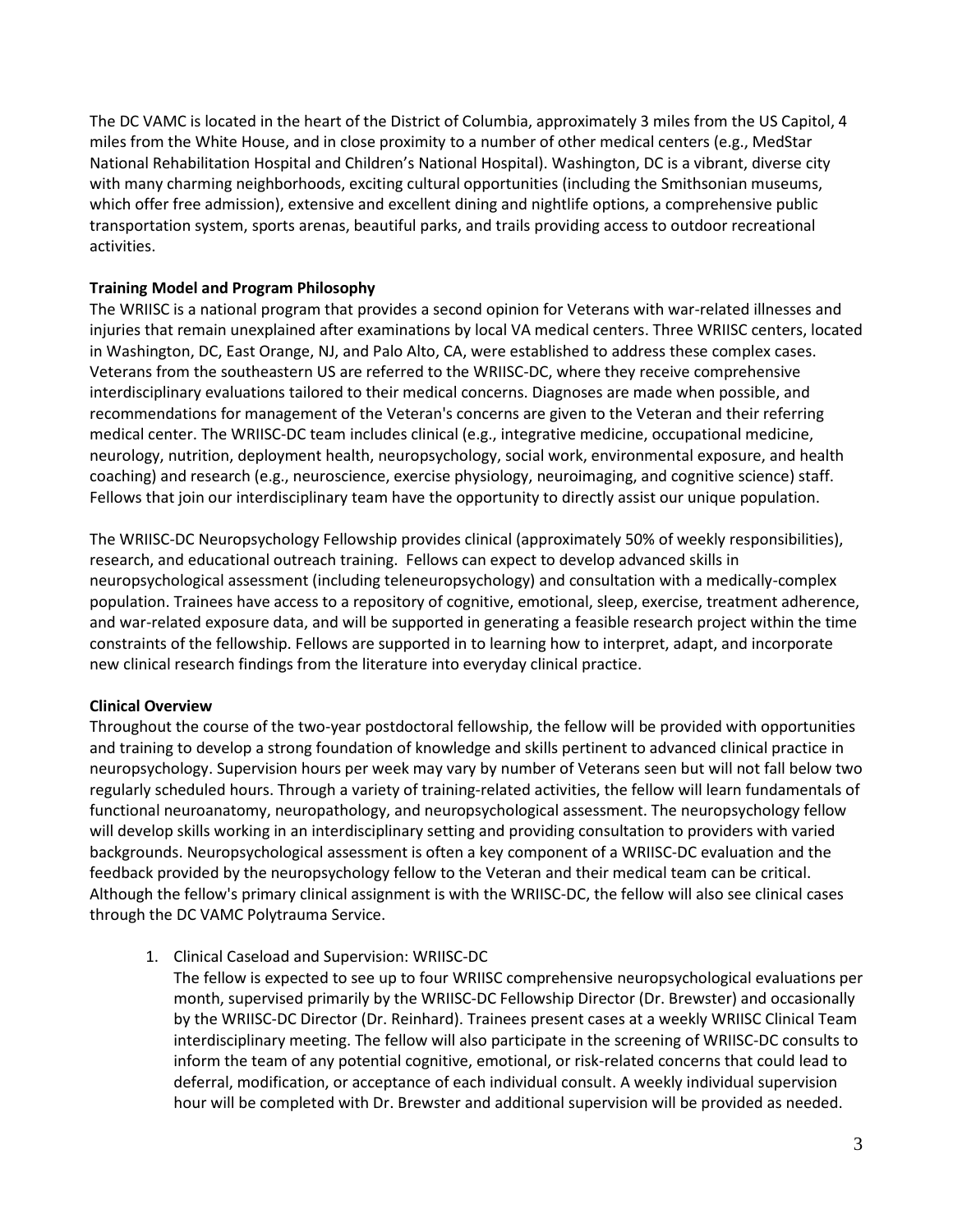**To continue to address the needs of national Veterans referred for comprehensive care despite travel and/or health-related barriers, WRIISC-DC offers remote, clinic-to-home assessments including the interview, testing, and feedback components of our evaluations. Fellows will become proficient with both clinic-to-home and clinic-to-clinic telehealth models for providing neuropsychological assessment, alongside traditional in-person practice.**

2. Clinical Caseload and Supervision: DC VAMC Polytrauma Service The fellow will have the opportunity to gain experience evaluating and treating Veterans with traumatic brain injuries (TBIs) and related co-morbidities under the supervision of the Polytrauma Clinic Faculty. Training opportunities may include provision of outpatient psychotherapy and participation (e.g., observation and research) in a social cognition rehabilitation group for Veterans with TBI and PTSD. There is also the potential to participate in neuropsychological assessments through the Polytrauma Clinic. Caseload in the Polytrauma Clinic will be arranged between Dr. Brewster, Dr. Levson, and the fellow.

## **Research Overview**

The research component of the fellowship is designed to provide advanced training in health care research related to deployment-related illnesses and injuries. Fellows will have the opportunity to enhance their research skills through a variety of educational, mentoring, and training activities. Fellows will be involved in multiple projects relevant to the WRIISC that involve programmatic research, research that informs VA policy, environmental exposure research, neuroimaging research, and other topics. In addition, fellows are encouraged to develop a mentored research project based on their own interests. Fellows will mentor study coordinators in research activities, practice presentation skills in research meetings, collaborate with other WRIISC team members on presentations/posters, and assist with protocol and grant application writing. Fellows will receive individualized research supervision and mentoring from Drs. Costanzo, Brewster, and Reinhard.

## 1. Ongoing WRIISC Research:

Fellows will become involved in at least one research project initiated and directed by WRIISC staff. Research may involve analyses with an administrative database, working directly with research participants, evaluating clinical efficacy, efficiency, utilization, or assisting with program development. A variety of neuropsychological assessment, medical symptomatology, treatment adherence, sleep, exercise, EEG, eye-tracking, and war-related exposure data are currently being analyzed and published in an effort to improve healthcare and policies related to the welfare of Veterans with complex medical concerns. **WRIISC-DC has transitioned the majority of current research projects to a telehealth model, which has allowed for uninterrupted remote data collection.**

2. Fellow Research Project:

Fellows will design a mentored research study that can be completed within the term of the fellowship. This may include developing a sub-study based on an existent IRB-approved project or developing an independent study. Drs. Costanzo and Brewster will provide guidance in the development of a testable research idea, preparation of a research proposal, data collection, data analysis, and presentation of the results (i.e., an abstract or manuscript). Mentors will also provide guidance on submission of protocols to the VA IRB and R&D Department.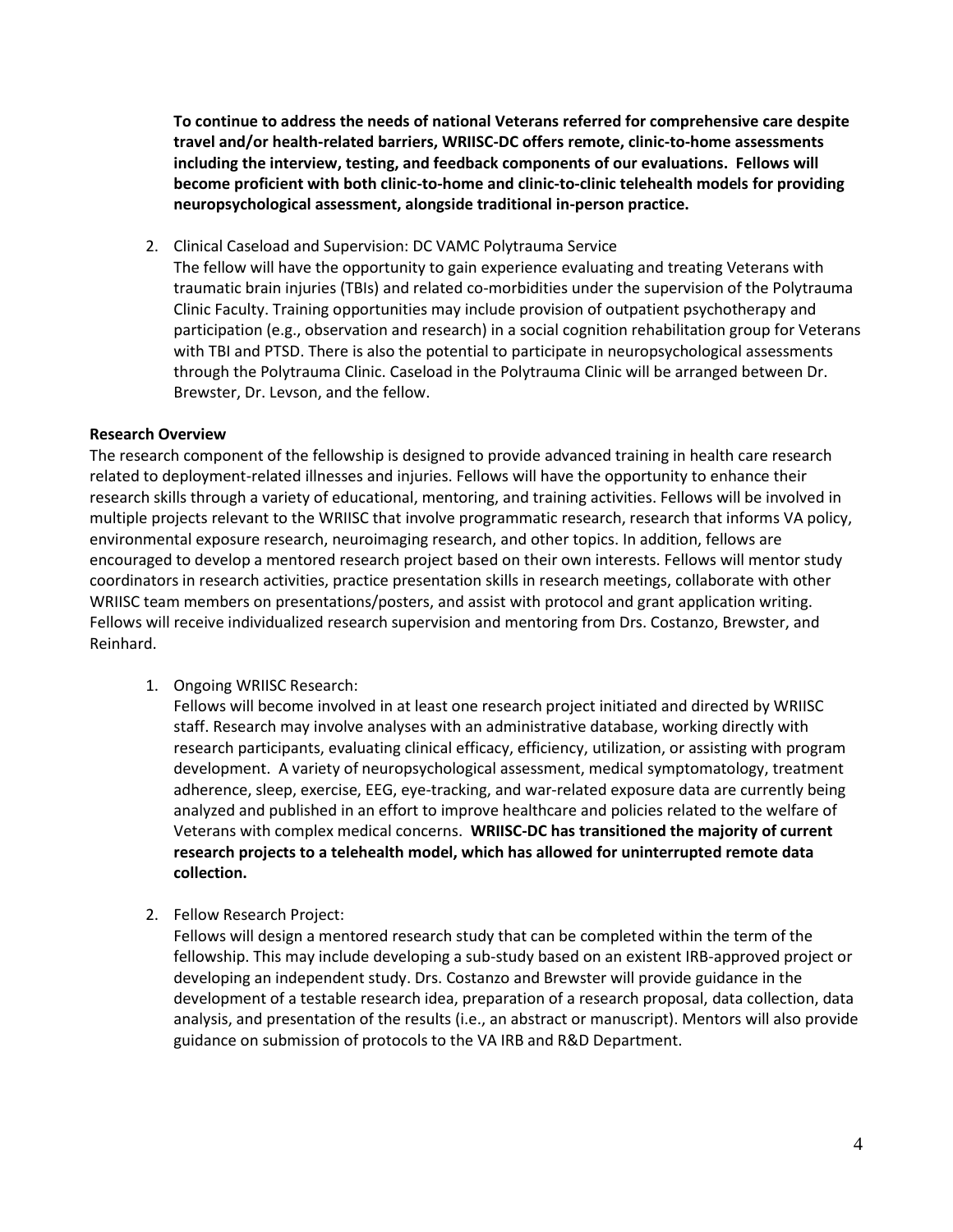## **Educational Activities**

- 1. **Neuropsychology Distance Learning (NDL) Series:** Fellows will participate in a weekly neuropsychology video teleconference meeting with trainees and supervisors from several other neuropsychology training programs including (but not limited to) Walter Reed National Military Medical Center, San Antonio Military Medical Center, Medstar National Rehabilitation Hospital, University of Texas Southwest Medical Center, and VA Maryland Health Care Center. This fellow-led educational activity generally includes one hour of reading discussion and one hour of case presentation per week. Each fellow will also practice skills necessary to prepare for board certification (e.g mock ABPP-CN fact findings). In addition, fellows will have the option to participate in an optional Fact-Finding and Study Club, focused on sharpening skills necessary to complete both the written and oral portions of the ABPP-CN board exam.
- 2. **Neuropsychology Service Seminar:** Fellows will participate in a weekly MH Neuropsychology Service seminar. The seminar includes presentations on a variety of neuropsychology-related topics, case conferences, and discussion of journal articles.
- 3. **WRIISC-DC Journal Club:** Fellows will participate in a periodic meeting with WRIISC-DC staff and colleagues from outside departments to present research findings and discuss journal articles covering clinical and research interests of the group (e.g., exposure, health coaching, neuropsychological assessment, neuroimaging, etc.). Fellows will present an article of interest at least twice per year.
- 4. **WRIISC Monthly Mental Health Meeting:** Fellows can participate in a monthly meeting with Tri-WRIISC colleagues (i.e., personnel from our sister sites in New Jersey and California) to discuss journal articles, clinical practice topics and emerging research on a wide range of mental health areas.
- 5. **Professional Conference Attendance:** Throughout the training year, fellows will have the opportunity to attend professional conferences with funding typically covered by the WRIISC for one conference per year. Following return from a professional conference, the fellow is expected to provide an informal presentation of relevant material to the fellowship faculty.

Additional educational activities are available at/near the DC VAMC campus. Attendance is encouraged, but not required. Activities will include but are not limited to:

- DC VAMC Neurology Grand Rounds
- DC VAMC Pathology Brain Cutting Conference
- MedStar National Rehabilitation Hospital Didactics and Journal Club
- TeleECHO Integrative Cognitive Rehabilitation Seminars

## **Performance Evaluation**

Fellows will receive formal, face-to-face feedback in regard to progress being made in the fellowship at three points during each training year. Formal feedback will include written evaluation that includes ratings in professional competency areas related to clinical practice and scholarly inquiry. Fellows who receive ratings below developmentally-appropriate minimums in each competency area will be given specific feedback and training to improve their skills in these areas. If necessary, remediation plans designed to assist with any difficulty demonstrating development in professional competencies will be created by training faculty and completed by the fellow before the conclusion of the training program. Fellows will have the opportunity to evaluate supervisors during each evaluation period and will rate the training program as a whole, yearly. Feedback from fellows is an integral part of the continued development and improvement of the fellowship. Fellows will also be presented with a description of these evaluation procedures, mechanisms to document complaints, their rights and responsibilities related to evaluations, current due process procedures, and